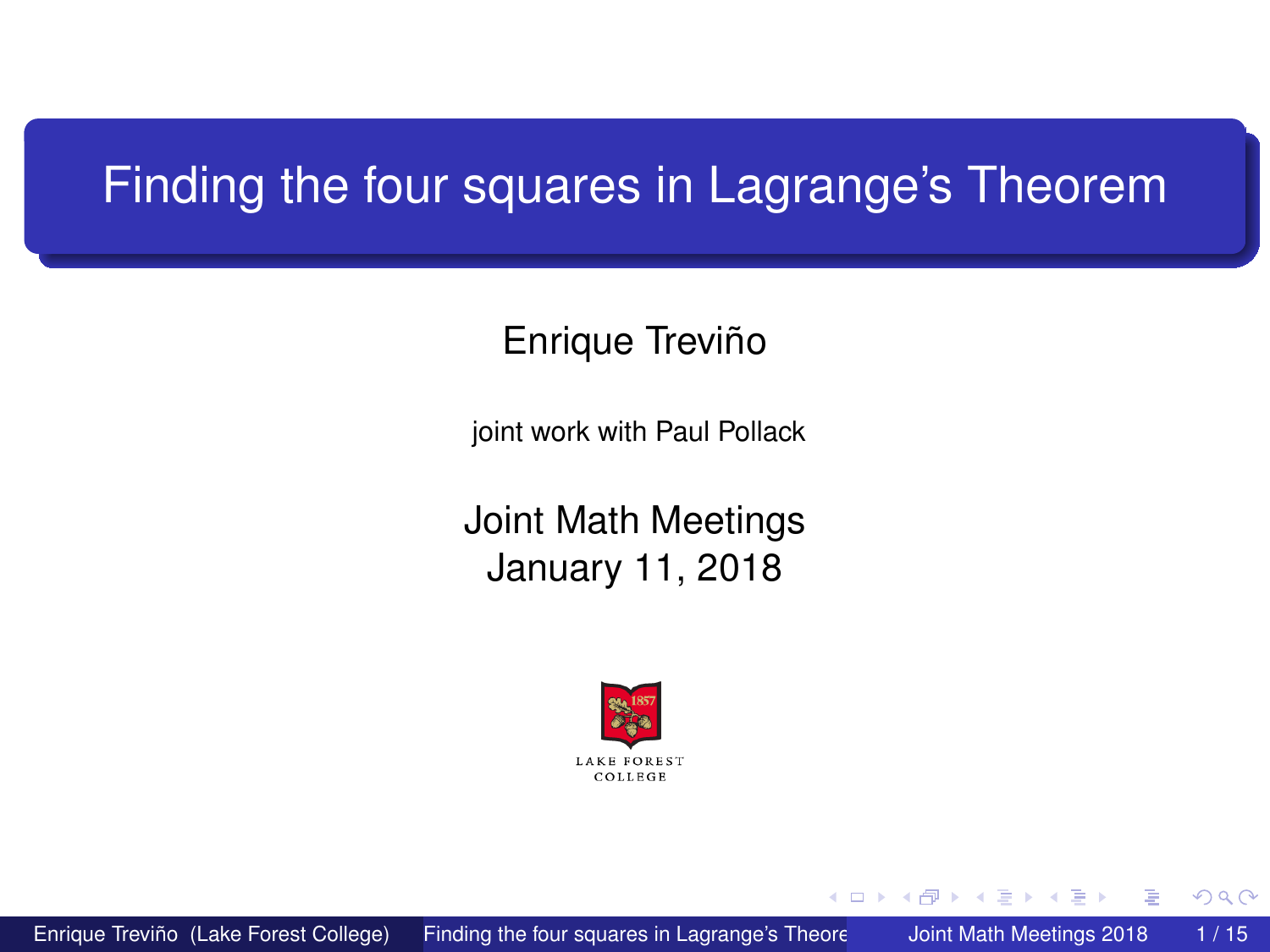# **Coauthors**

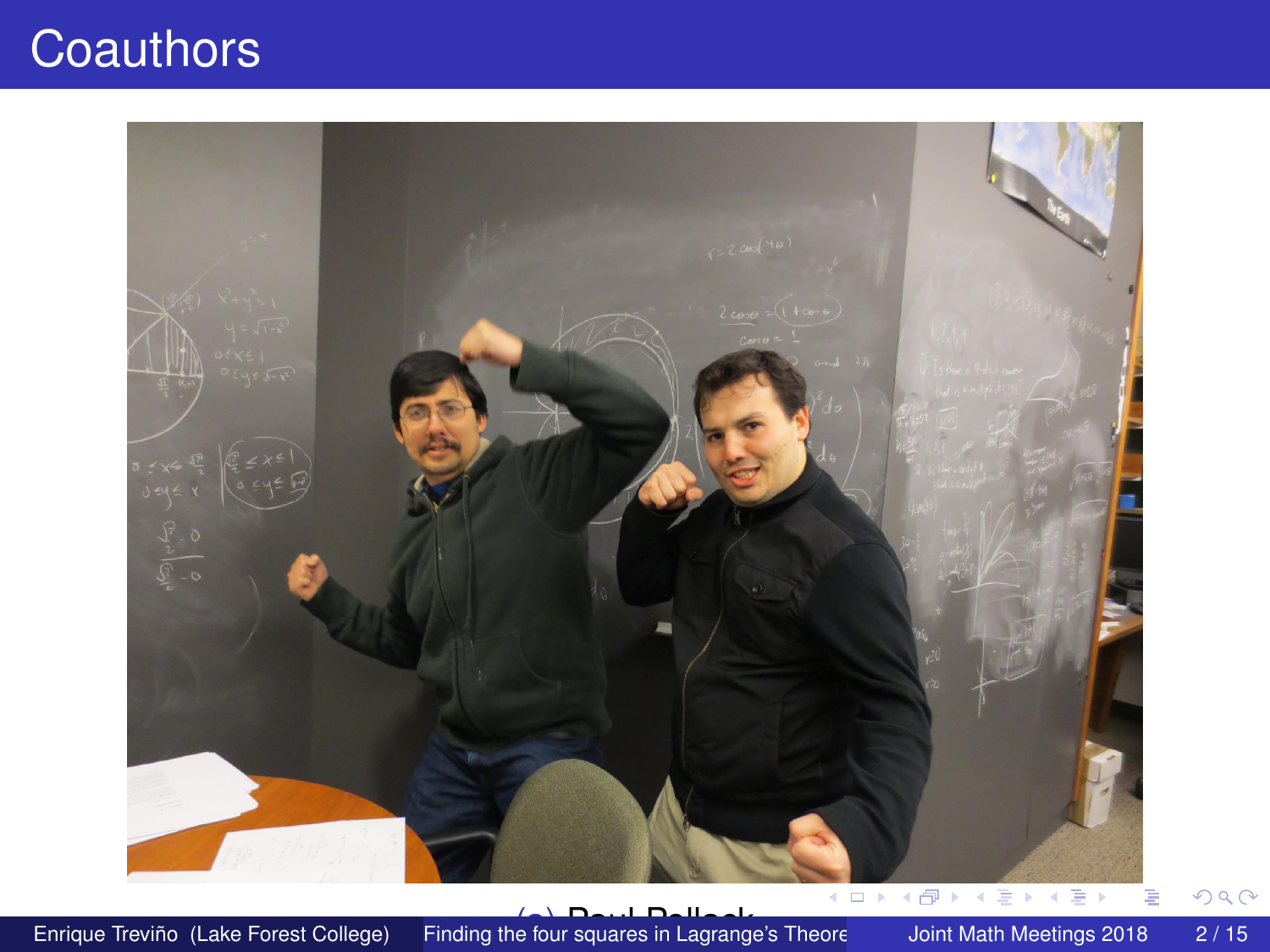## Theorem (Lagrange, 1770)

*Every positive integer n can be written as a sum of four squares.*

Questions:

- For a given *n*, how do we find these squares?
- How fast can we do it?

4 ロ ト ィ *同* ト

3 E X 3 E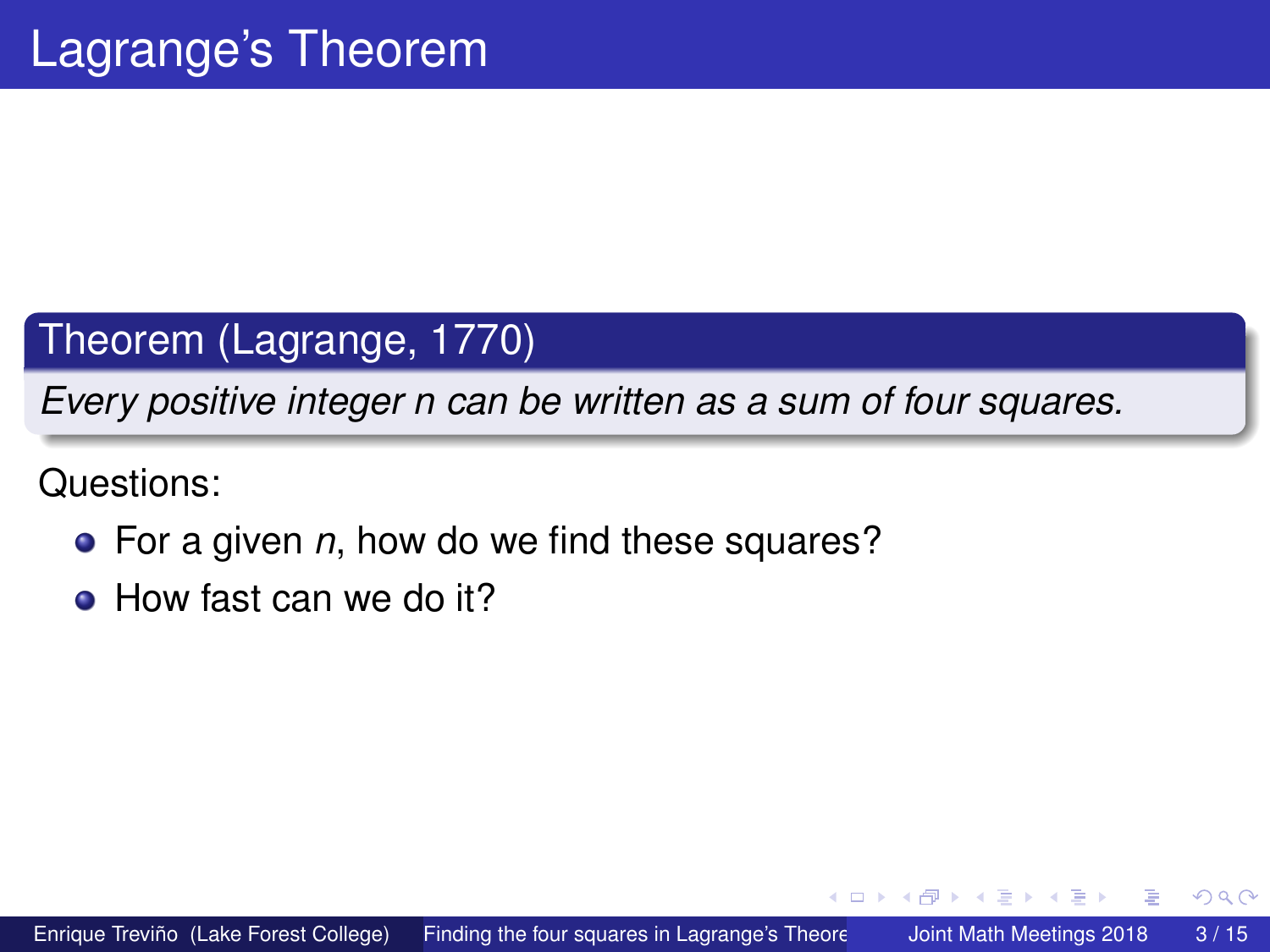Rabin and Shallit in 1986 presented three random algorithms with the following expected runtimes:

- $O((\log n)^2)$  (this one depends on ERH and was discovered by Rabin in 1977)
- <sup>2</sup> *O*((log *n*) 2 log log *n*)
- $\int$   $O((\log n)^2(\log \log n)^2)$

## Theorem (Pollack-T)

*There are two random algorithms with expected runtime*

$$
O\left(\frac{(\log n)^2}{\log\log n}\right).
$$

*One algorithm is dependent on ERH and one is not.*

4 ロ ト ィ *同* ト

 $\rightarrow$   $\rightarrow$   $\rightarrow$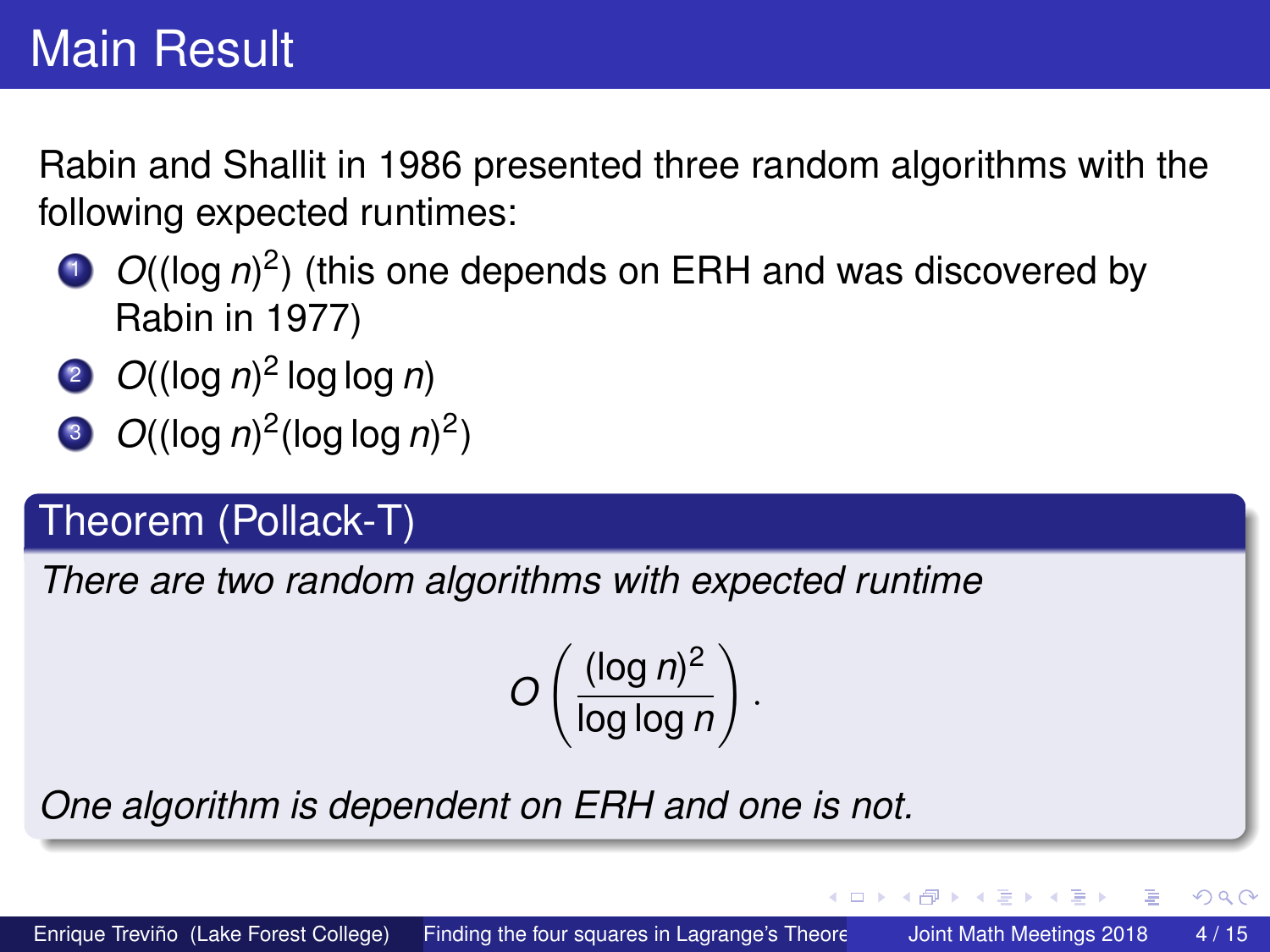Let *i*, *j*, *k* satisfy  $i^2 = j^2 = k^2 = -1$  and  $ij = k$ ,  $jk = i$ ,  $ki = j$ . The Hurwitz integral quaternions are:

$$
\mathbb{H} := \{ \frac{1}{2}(a + bi + cj + dk) : a, b, c, d \in \mathbb{Z}, a \equiv b \equiv c \equiv d \pmod{2} \}.
$$

Let  $\alpha = a + bi + cj + dk$ , then the **norm** of  $\alpha$  is  $N\alpha = a^2 + b^2 + c^2 + d^2$ .

#### Lemma

*n* is a sum of four squares if and only if  $n = N\alpha$  for some  $\alpha \in \mathbb{H}$ .

4 ロ ト ィ *同* ト

医单位 医单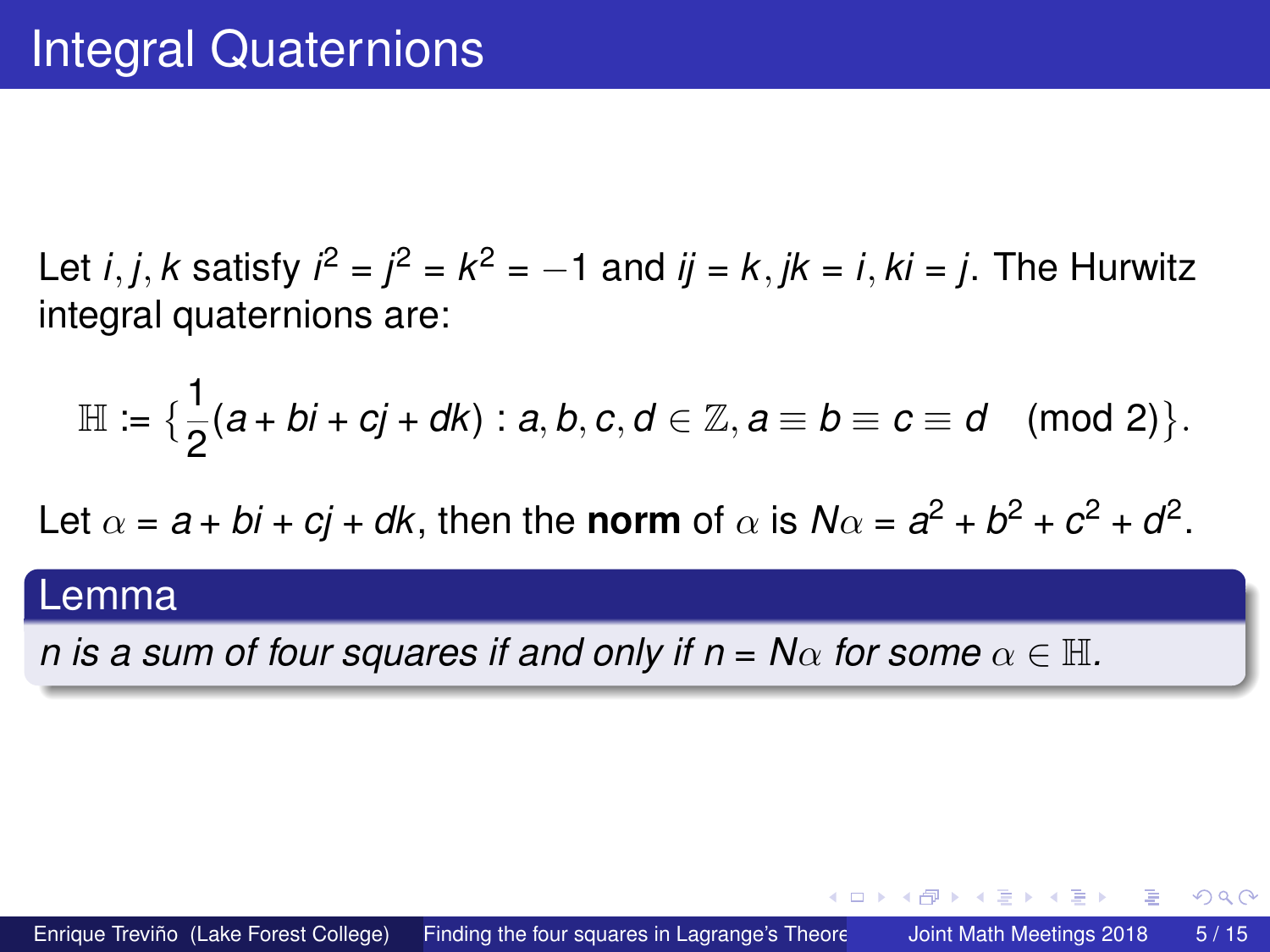$$
\mathbb{H} := \{ \frac{1}{2}(a + bi + cj + dk) : a, b, c, d \in \mathbb{Z}, a \equiv b \equiv c \equiv d \pmod{2} \}.
$$

#### Lemma

*n* is a sum of four squares if and only if  $n = N\alpha$  for some  $\alpha \in \mathbb{H}$ .

## Proof.

• Suppose 
$$
a \equiv b \equiv c \equiv d \equiv 1 \mod 2
$$
.

• Choose  $\epsilon_a, \epsilon_b, \epsilon_c, \epsilon_d \in \{\pm 1\}$  so that

$$
\epsilon_a\equiv a,\quad \epsilon_b\equiv -b,\quad \epsilon_c\equiv -c,\quad \epsilon_d\equiv -d\pmod{4}.
$$

• Let 
$$
\epsilon = \frac{1}{2} (\epsilon_a + \epsilon_b i + \epsilon_c j + \epsilon_d k)
$$

**•** Then  $\beta = \alpha \epsilon = A + B\mathbf{i} + C\mathbf{j} + D\mathbf{k}$  with  $A, B, C, D \in \mathbb{Z}$  and  $N\beta = N\alpha$ .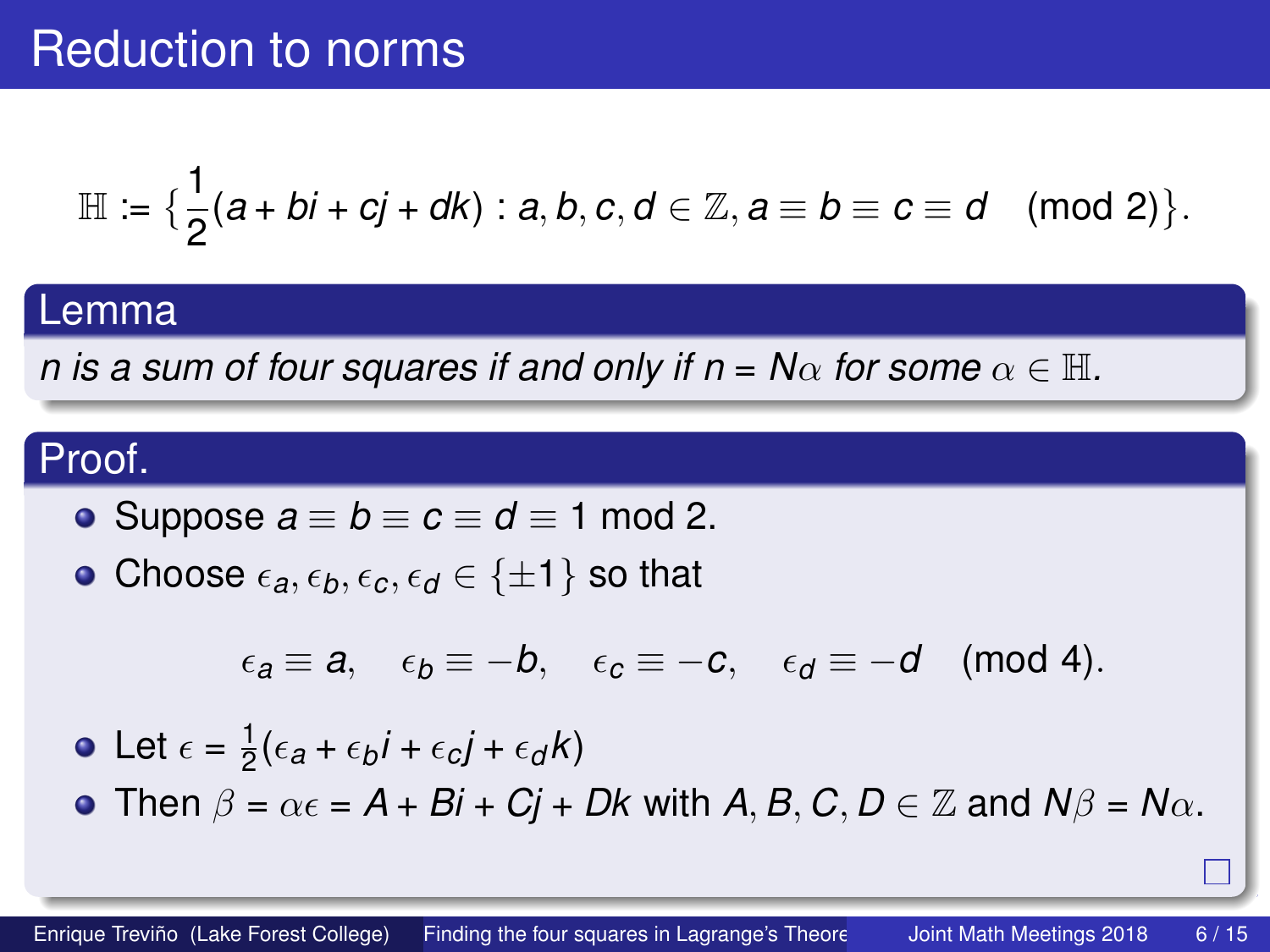#### Lemma

*Let n be an odd positive integer. If*  $n | N(a + bi + cj + dk)$ *, where*  $gcd(a, b, c, d) = 1$ , then any gcrd of n and  $a + bi + ci + dk$  has norm n.

Note: Quaternions are not commutative, so you can have right greatest common divisors and left greatest common divisors.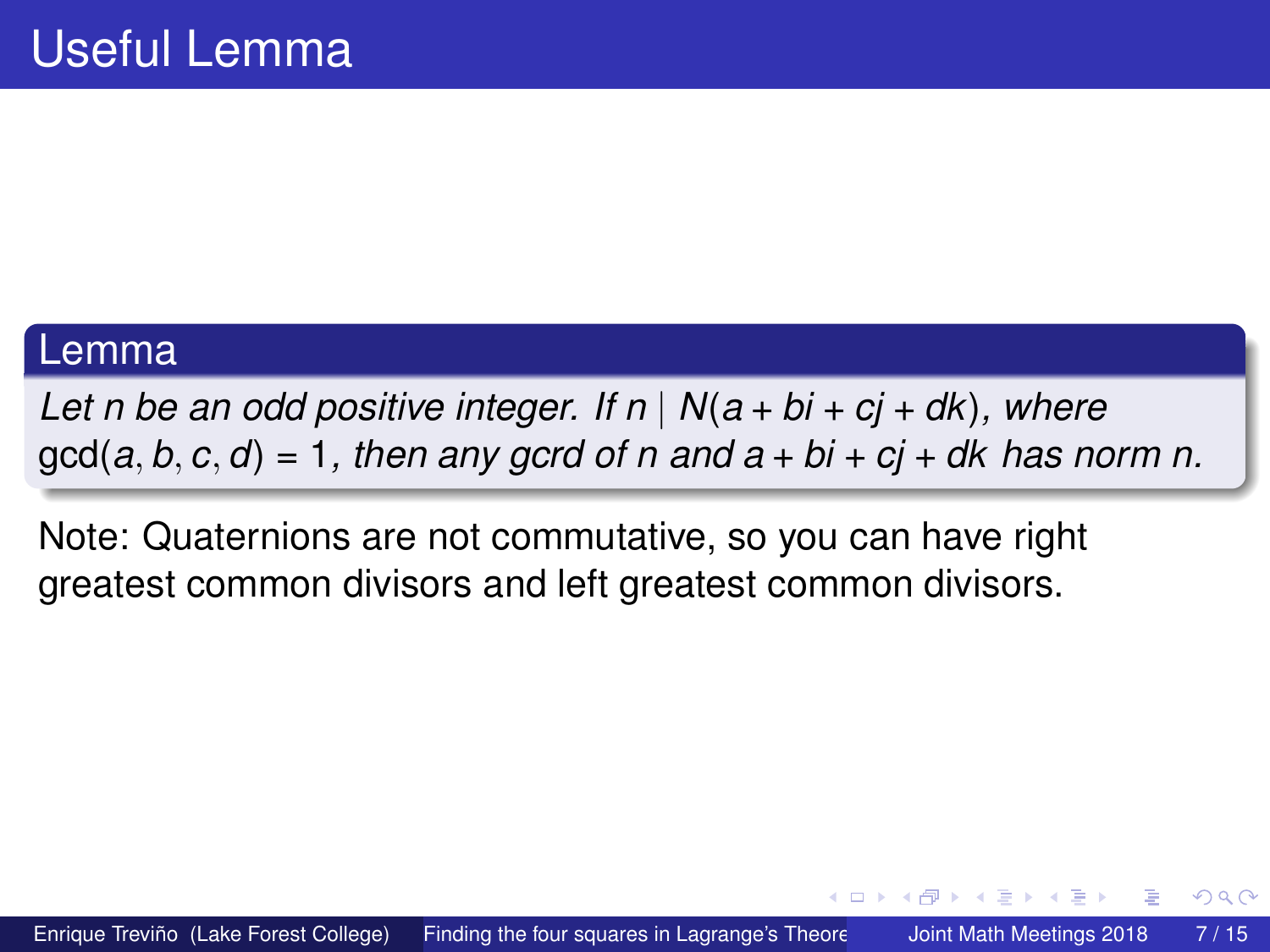# Rabin Algorithm depending on ERH

### **1** Reduce to the odd part:

- Write  $n = 2<sup>e</sup>n'$ . Takes at most *O*(log *n*) steps.
- Suppose  $X^{2}$  +  $Y^{2}$  +  $Z^{2}$  +  $W^{2}$  =  $n'$ , then

 $(1 + i)^{e}(X' + Y'i + Z'j + W'k) = X + Yi + Zj + Wk.$ 

- <sup>2</sup> Assume *n* is odd. **Find** prime *p <* (2*n*) <sup>5</sup> such that *p* ≡ −1 (mod *n*) and  $p \equiv 1 \pmod{4}$ .
	- Find *A*, *B* such that  $p = A^2 + B^2$ .
	- Then  $n|p + 1 = A^2 + B^2 + 1 = N(A + Bi + j)$ .
- <sup>3</sup> Compute gcrd(*n, A* + *Bi* + *j*).

 $\leftarrow$   $\Box$   $\rightarrow$   $\leftarrow$   $\Box$   $\rightarrow$ 

. . . . . **.**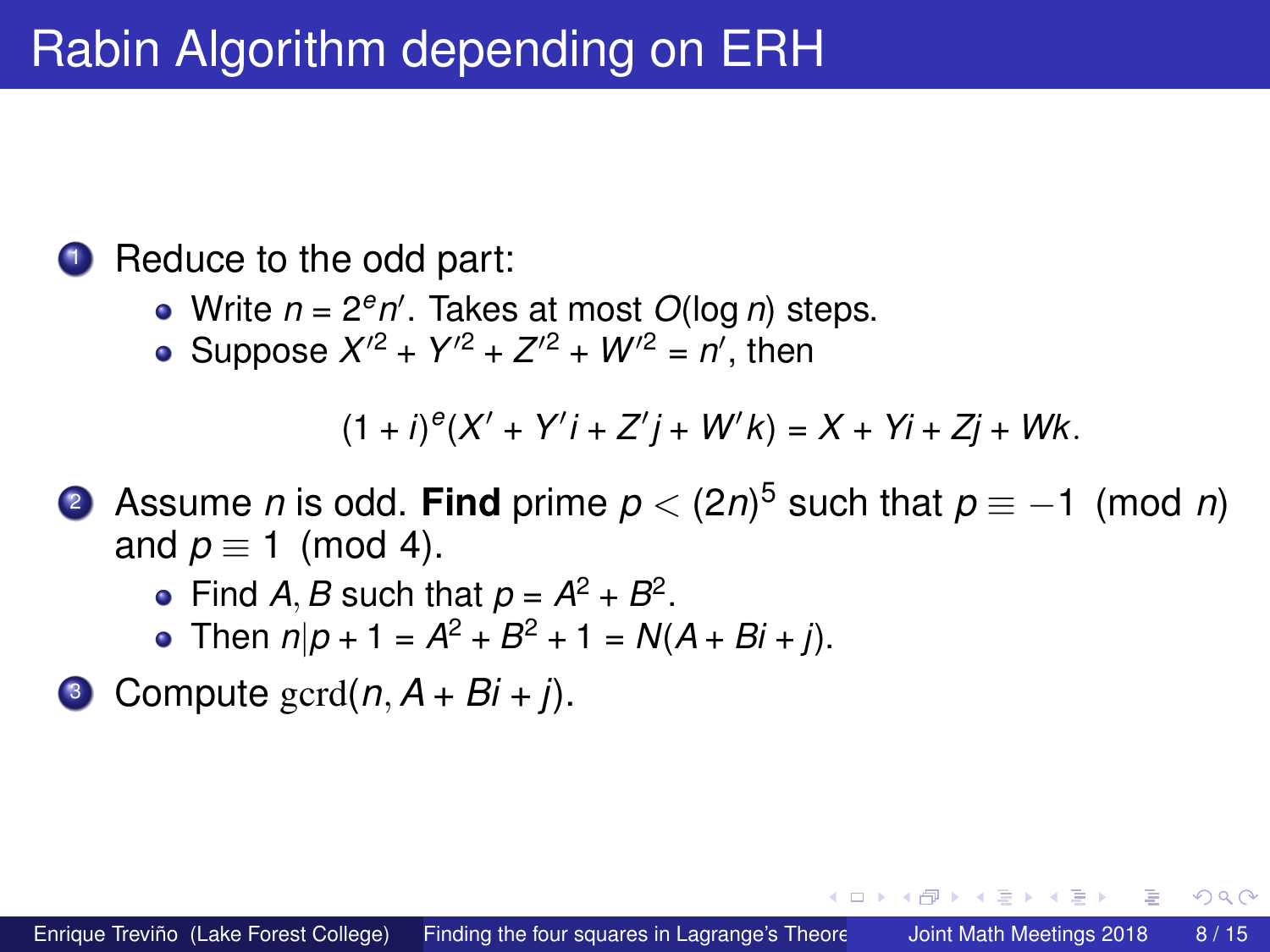"**Find** prime  $p < (2n)^5$  such that  $p \equiv -1 \pmod{n}$  and  $p \equiv 1 \pmod{4}$ ."

Under ERH, among all integers up to (2*n*)<sup>5</sup> that are  $\equiv$  −1 (mod *n*) and  $t\equiv 1\pmod{4}$ , the proportion of primes is  $\gg \frac{n}{\varphi(n)}\cdot \frac{1}{\log n}\gg \frac{1}{\log n}.$  So we expect to hit a prime *p* in *O*(log *n*) trials.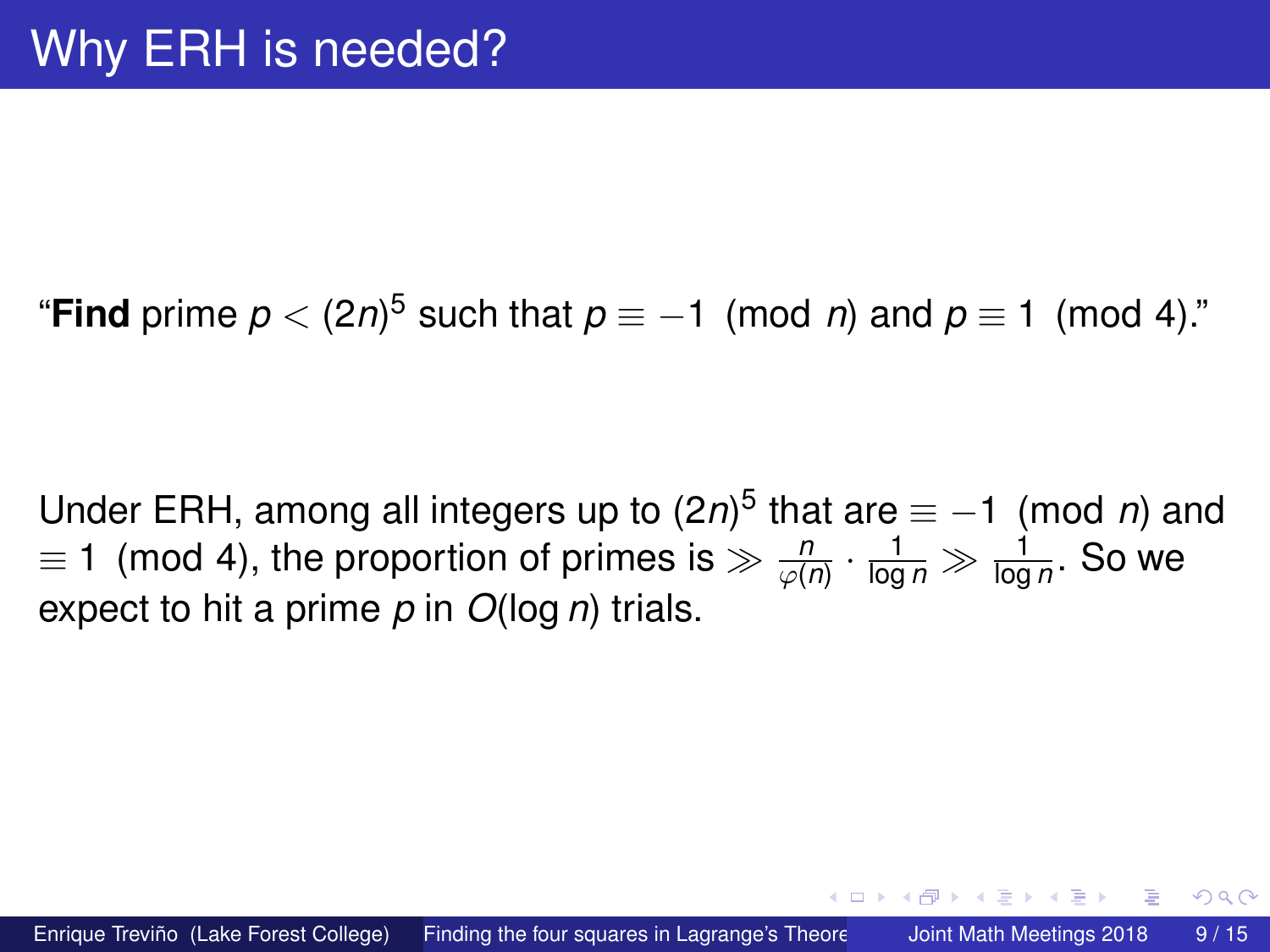The proportion of primes *p* such that  $p \equiv -1 \pmod{n}$ ,  $p \equiv 1 \pmod{4}$ smaller than  $(2n)^5$  is  $\gg \frac{n}{\varphi(n)} \cdot \frac{1}{\log n} \gg \frac{1}{\log n}$ 

Exploit the variability in the ratios  $\frac{n}{\varphi(n)}.$ 

医单位 医单

∢ □ ▶ ィ <sup>□</sup> ▶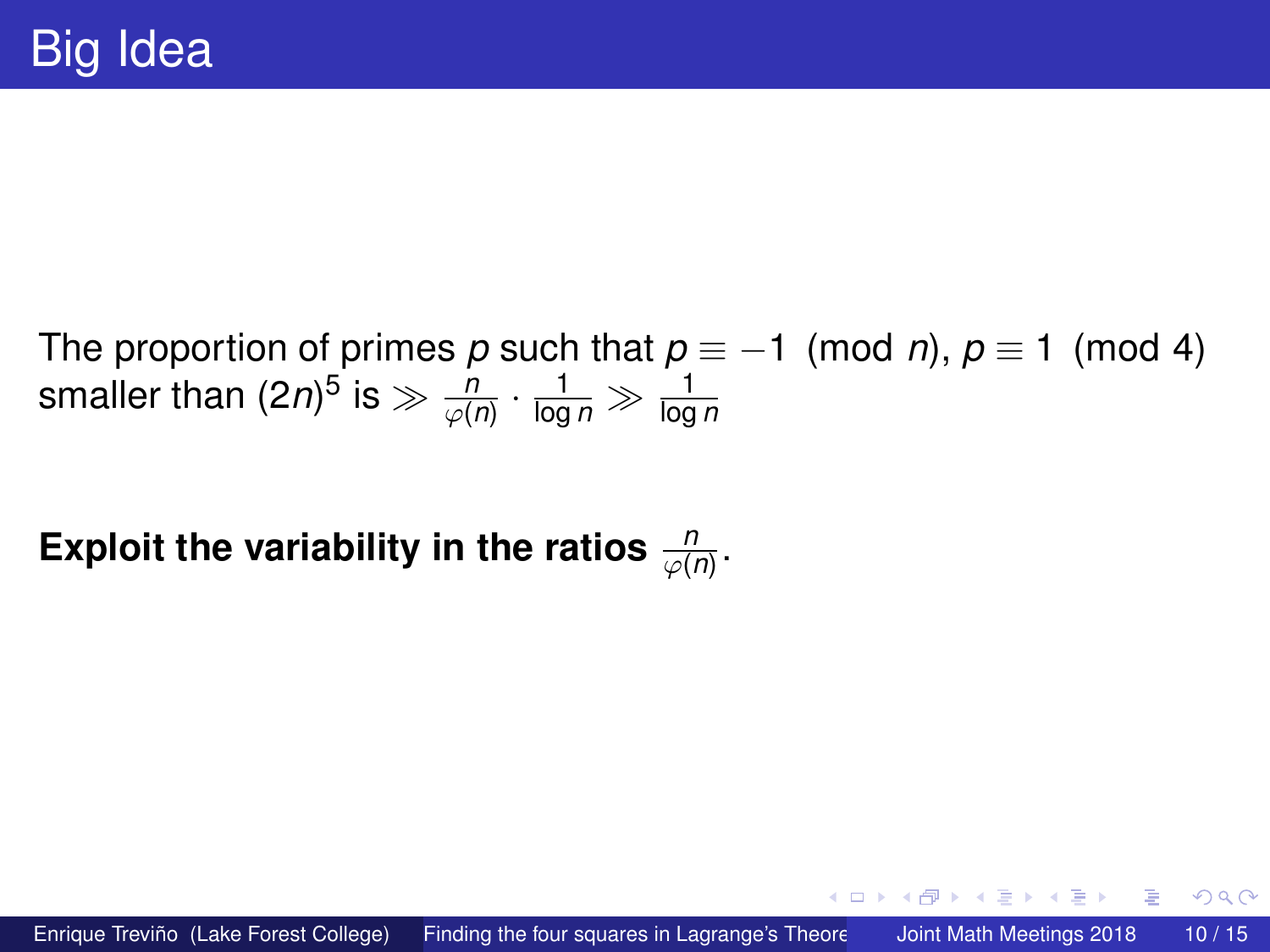- (1) [Precomputation] Determine the primes not exceeding log *n* and compute their product *M*.
- (2) [Random trials] Choose an odd number *k < n* <sup>5</sup> at random, and let

$$
p = Mnk - 1.
$$

(Notice that  $p \equiv 1 \pmod{4}$ , since 2 || *M* and *n*, *k* are odd.) For a randomly chosen *u* ∈ [1*, p* − 1], compute *s* = *u* (*p*−1)*/*<sup>4</sup> Mod *p* and test if  $s^2 \equiv -1 \pmod{p}$ . If so, continue to the next step. Otherwise, restart this step.

(3) [Denouement] Compute  $A + Bi := \text{gcd}(s + i, p)$ . Then compute gcrd(*A* + *Bi* + *j, n*), normalized to have integer components. Write this gcrd as  $X + Y_i + Z_j + W_k$ , and output that  $n = X^2 + Y^2 + Z^2 + W^2$ .

イロト イ押 トイラト イラト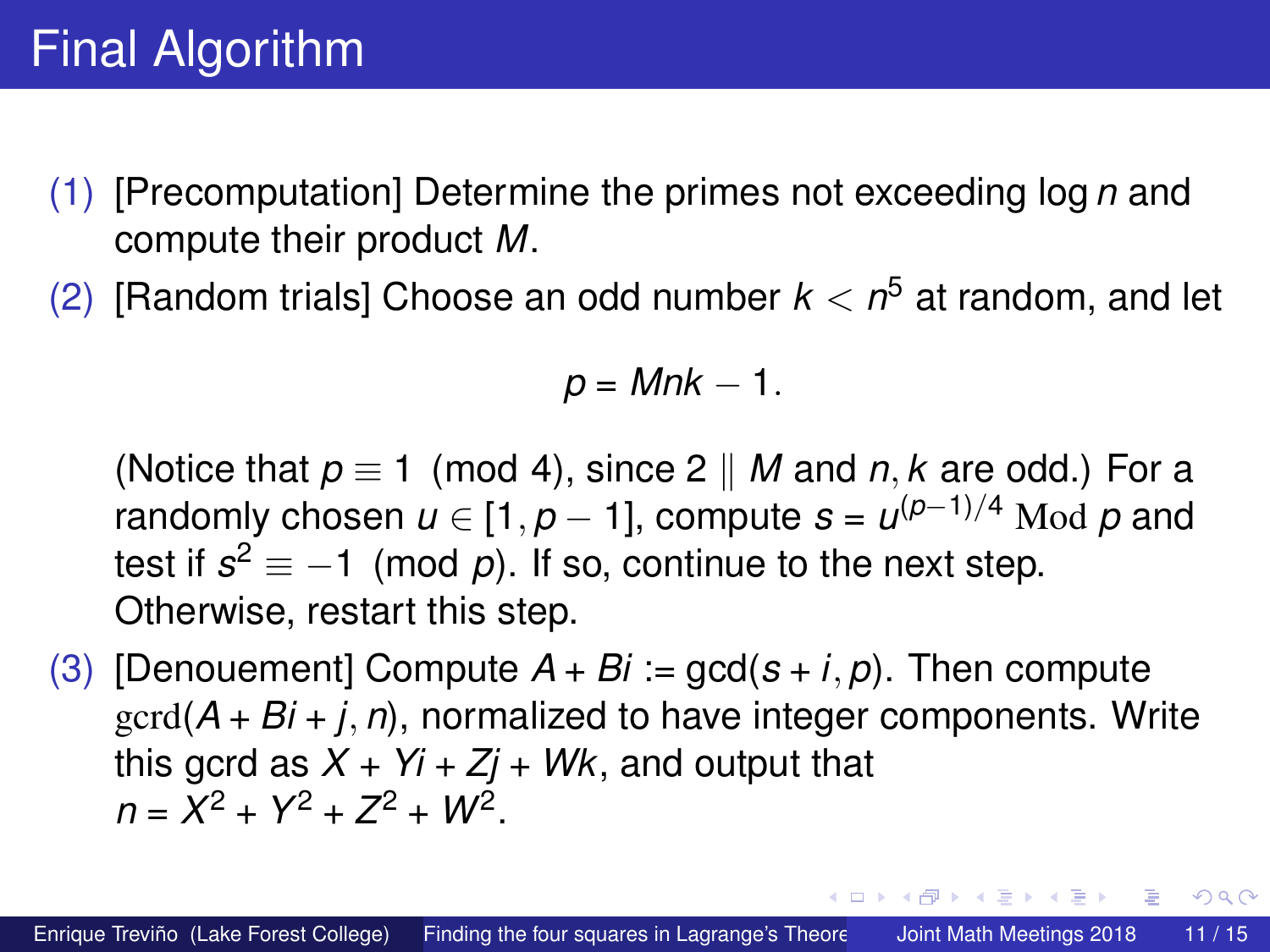- (0) Calculating sum of two scares for "small primes".
	- Flag each number in [1*,* log *n*] as prime or composite using *O*((log *n*) 3*/*2 ) operations.
	- Compute  $X^2 + Y^2$  for all pairs *X*, *Y* with  $0 \le X, Y \le (\log n)^{1/2}$ .
	- Record, for  $\ell = 2$  and for the primes  $\ell < \log n$  with  $\ell \equiv 1 \pmod{4}$ , integers  $X_{\ell}$ ,  $Y_{\ell}$  with

$$
\ell=X_\ell^2+Y_\ell^2.
$$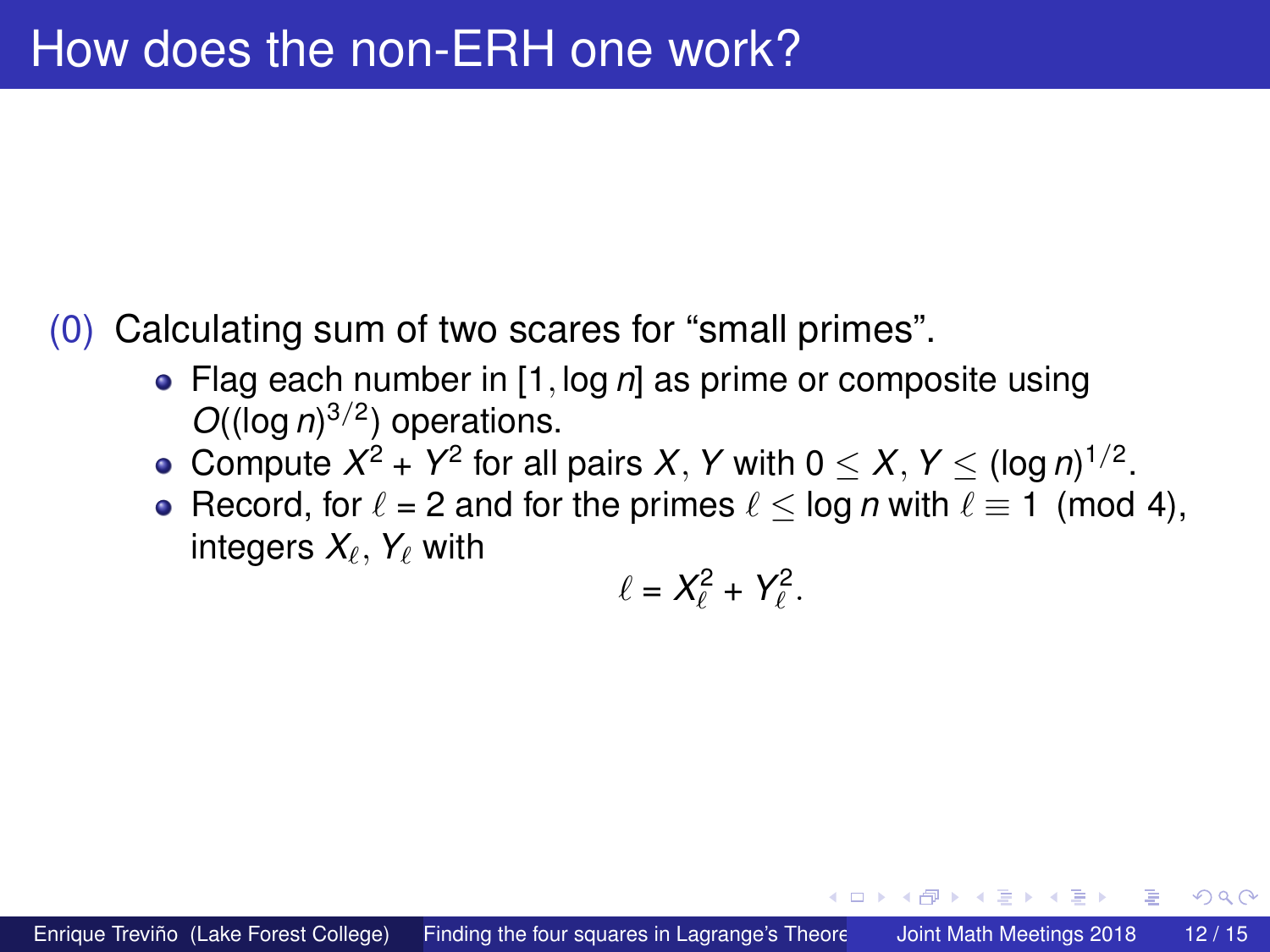(1) Select *x, y* at random from [1*, N*] and compute

$$
r := (-(x^2 + y^2))
$$
 Mod N.

- There are *N*(log log *n*) <sup>1</sup>*/*<sup>2</sup>*/* log *N* integers in [1*, N*] that have the form  $r_1p$ , where  $r_1$  is a product of primes  $\ell$  < log *n* with  $\ell \equiv 1$ (mod 4), and  $p > \log n$  is a prime congruent to 1 modulo 4 not dividing *N*.
- The number of choices for *x, y* where *r* lands on one of the numbers  $r_1$ *p* is

$$
\gg N^2 \frac{\log \log n}{\log N} \gg N^2 \frac{\log \log n}{\log n}.
$$

イロト イ押ト イヨト イヨ

 $\Omega$ 

• Thus, we expect to have  $r = r_1 p$  within  $O(\log n / \log \log n)$  trials.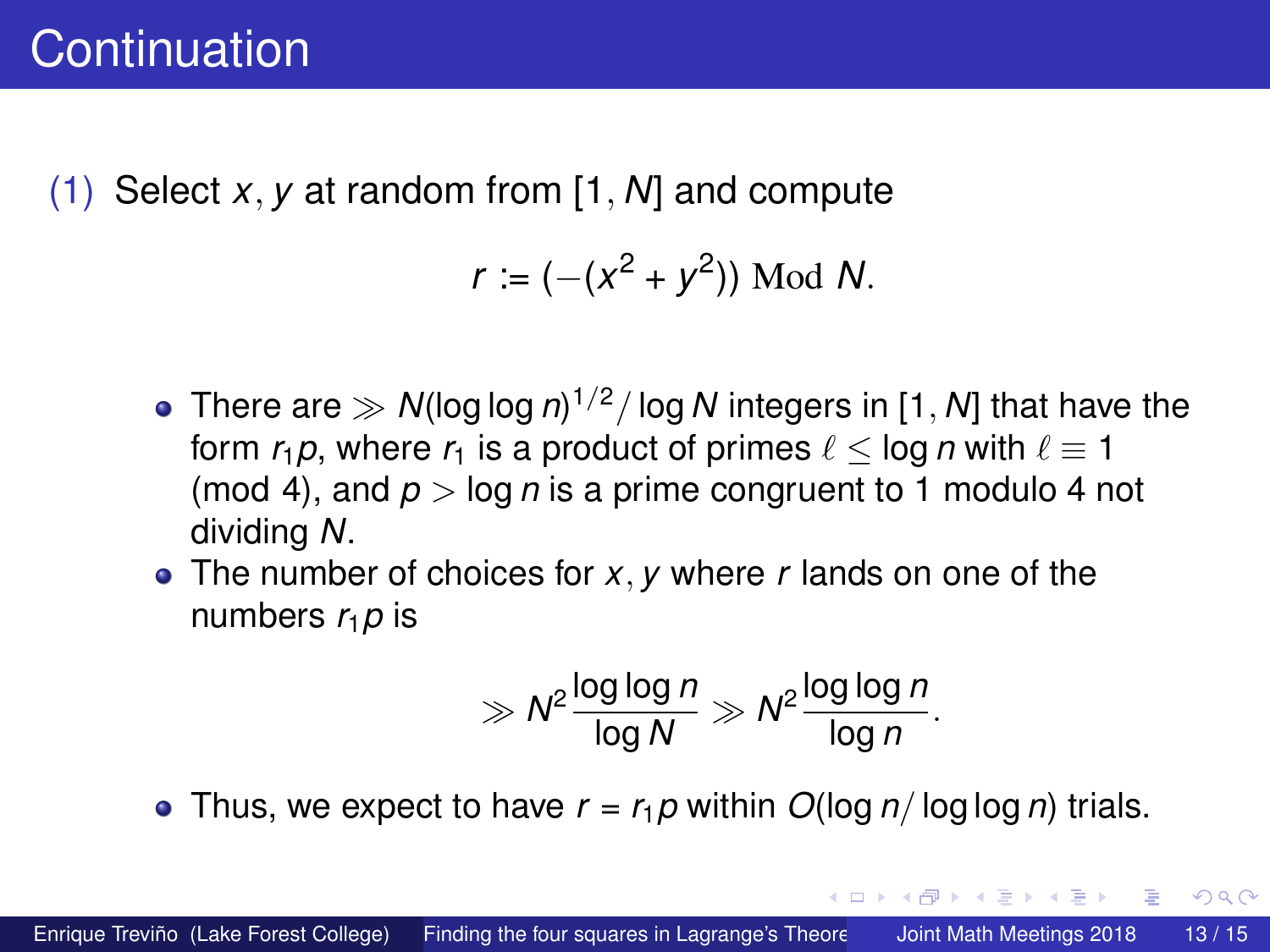(2) Having located *r* = *r*1*p*, compute a two-squares representation of *r*1:

$$
u^2 + v^2 = r_1
$$
, where  $u + vi := \prod_{\ell^{\vee_{\ell}} || r_1} (X_{\ell} + Y_{\ell}i)^{\vee_{\ell}}$ .

(3) Suppose we have written  $p = U^2 + V^2$ , and let  $z + wi = (u + vi)(U + Vi)$ . Then

$$
-(x^2 + y^2) \equiv r = r_1 p = z^2 + w^2 \pmod{N},
$$

so that

$$
n | N | x^2 + y^2 + z^2 + w^2.
$$

(4) Compute  $\text{gcd}(n, x + yi + zi + wk)$ . BAM!